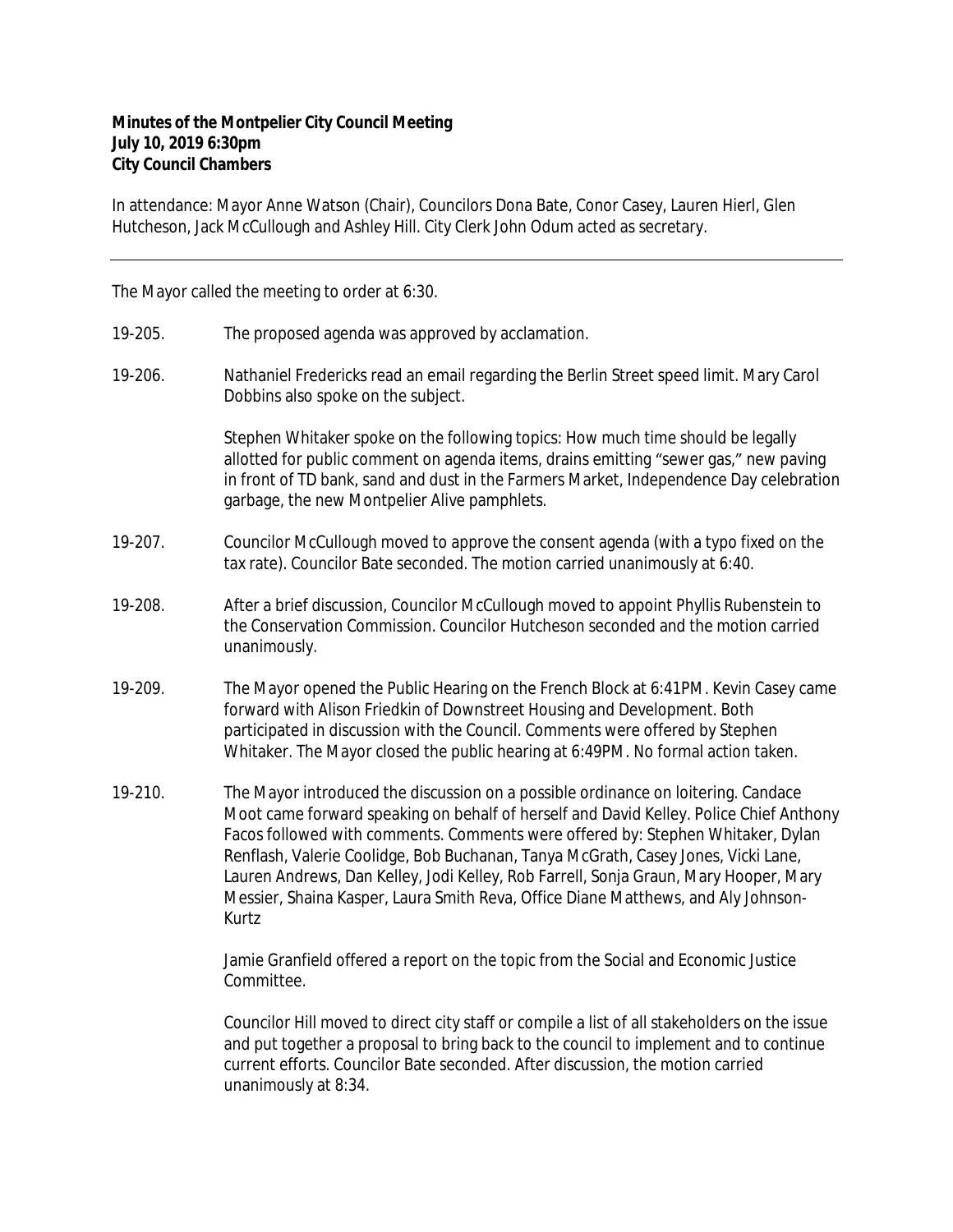- 19-211. Public Works Director Tom McArdle came forward to discuss the ADA Transition Plan. The Mayor opened a public hearing on the proposal at 8:39. After Council discussion, Councilor McCullough moved to adopt the ADA compliance transition plan. Councilor Hill seco0nded and the motion passed unanimously at 8:41. Public hearing was closed by the Mayor at 8:41.
- 19-212. City Manager Fraser introduced the discussion on the status of 5 Home Farm Way. Jamie Duggan of Two Rivers Partnership discussed his plan with the Council. Comments were offered by Eric Gilbertson, Stephen Whitaker, and Erik Esselstyn. Councilor McCullough moved the city, in reliance on the Council's determination that this property is a public nuisance ,that the city forebear on any action to demolish or otherwise affect the physical structure temporarily conditioned on the efforts of Two Rivers' partnership as they've outlined in their communications with us, temporarily conditioned on the efforts of the Two Rivers Partnership, under the condition they report to us and to report back to us every three months for a period of two years. Councilor Bate seconded. The motion carried unanimously at 9:07.
- 19-213. The Mayor opened the  $2<sup>nd</sup>$  public hearing on the proposed Ordinance Amendments to chapter 5 of the code of ordinances at 9:08. Hearing no public comment, the Mayor closed the public hearing at 9:09. Councilor McCullough moved to adopt the proposed amendments to Chapter 5. Councilor Casey seconded and the motion carried at 9:09.
- 19-214. The Mayor opened the first public hearing on the proposed Ordinance Amendments to Chapter 7 of the code of ordinances at 9:10. After discussion, the Mayor closed the public hearing at 9:16. Councilor McCullough moved to pass first reading and schedule the 2<sup>nd</sup> public hearing for August 14. Councilor Hutcheson seconded, and the motion carried unanimously at 9:16.
- 19-216. Councilor Bate expressed her desire to continue the discussion on the Berlin Street speed limit before announcing that the Mayor was engaged to be married,
- 19-206. Aly Johnson-Kurtz spoke in regards to a stronger fair and impartial policing policy. Stephen Whitaker offered comments.
- 19-216. Councilor Casey noted the 195th anniversary of General Lafayette's visit.

Councilor Hutcheson expressed concerns about Council clarity on public hearing laws and the Council's process for considering agenda items. He also noted the issue of the Berlin Street speed limit. Finally, he announced his continuing weekly constituent meetings.

Councilor Hill noted the recent cell coverage issues. Brief discussion followed.

Councilor McCullough followed up on discussions of the process for rescinding a prior Council decision. He also offered praise for Police Chief Facos for his response to Berlin Street concerns and reported a problem with a bike rack brought to his attention by a constituent. The City Manager responded to the concern.